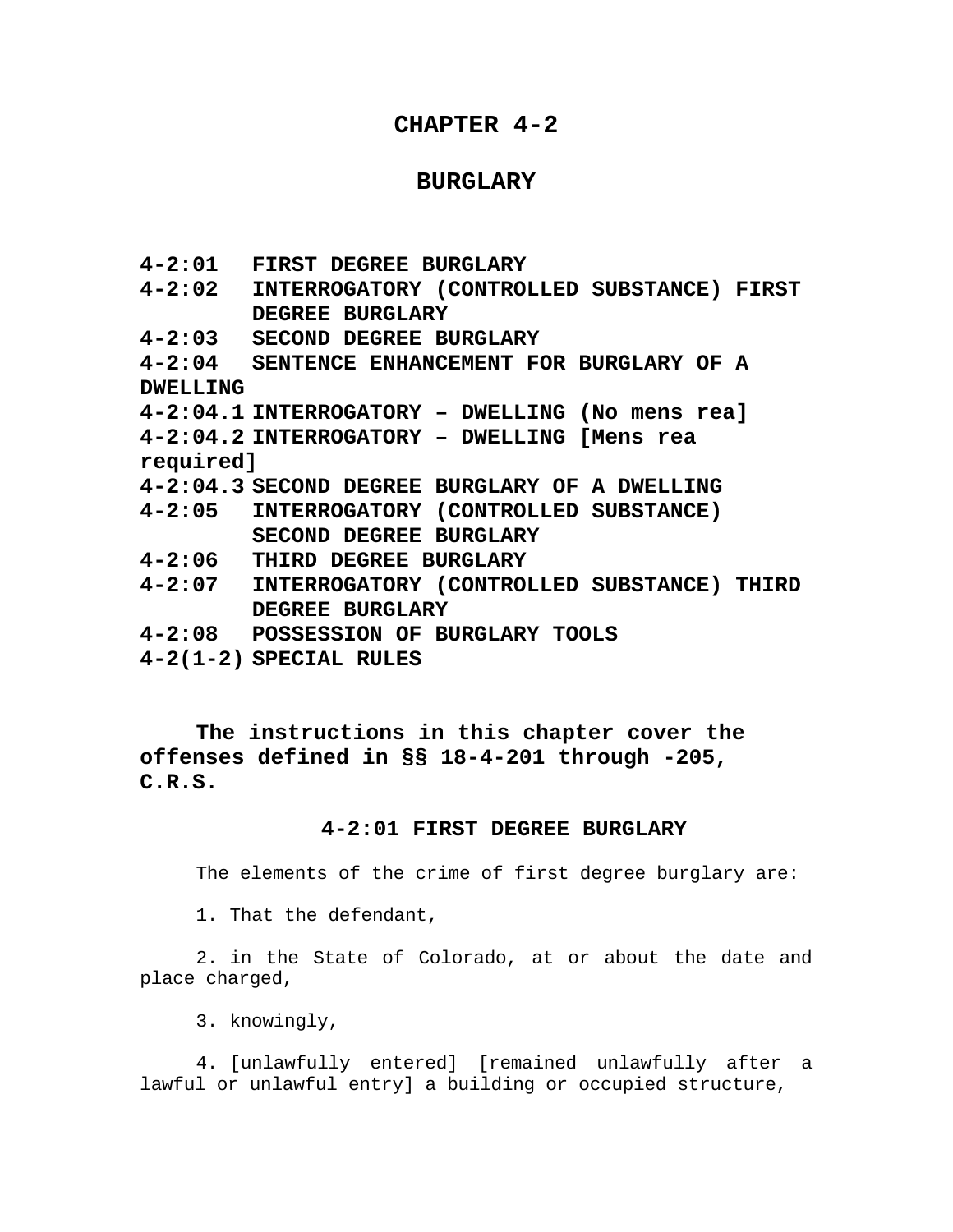5. with intent to commit therein the crime of \_\_\_\_\_\_\_\_\_\_\_\_\_\_\_\_\_\_\_\_\_\_\_\_\_\_\_\_\_\_\_\_\_\_ (insert specific crime(s) against person or property, other than trespass), as defined in instruction \_\_\_\_\_\_, and

6. while [effecting entry into] [in] [in immediate flight from] the building or occupied structure,

7. [[the defendant] [another participant in the crime] [assaulted] [menaced] any person.]

-or-

[[the defendant] [another participant in the crime] was armed with [explosives] [a deadly weapon].]

8. [without the affirmative defense in instruction number \_\_\_\_\_\_. ]

 After considering all the evidence, if you decide the prosecution has proven each of the elements beyond a reasonable doubt, you should find the defendant guilty of first degree burglary.

 After considering all the evidence, if you decide the prosecution has failed to prove any one or more of the elements beyond a reasonable doubt, you should find the defendant not guilty of first degree burglary.

#### **NOTES ON USE**

Delete inapplicable bracketed material.

 When this instruction is used, the applicable definition of "unlawfully entered or remained unlawfully," "building or occupied structure," "assault," "menace," "explosive**,**" and "deadly weapon" must be given.

 Additional jury findings may be required to determine the degree of felony and sentence for a conviction. These findings concern whether the burglary involved theft or attempted theft of a controlled substance from a place where possession was lawful.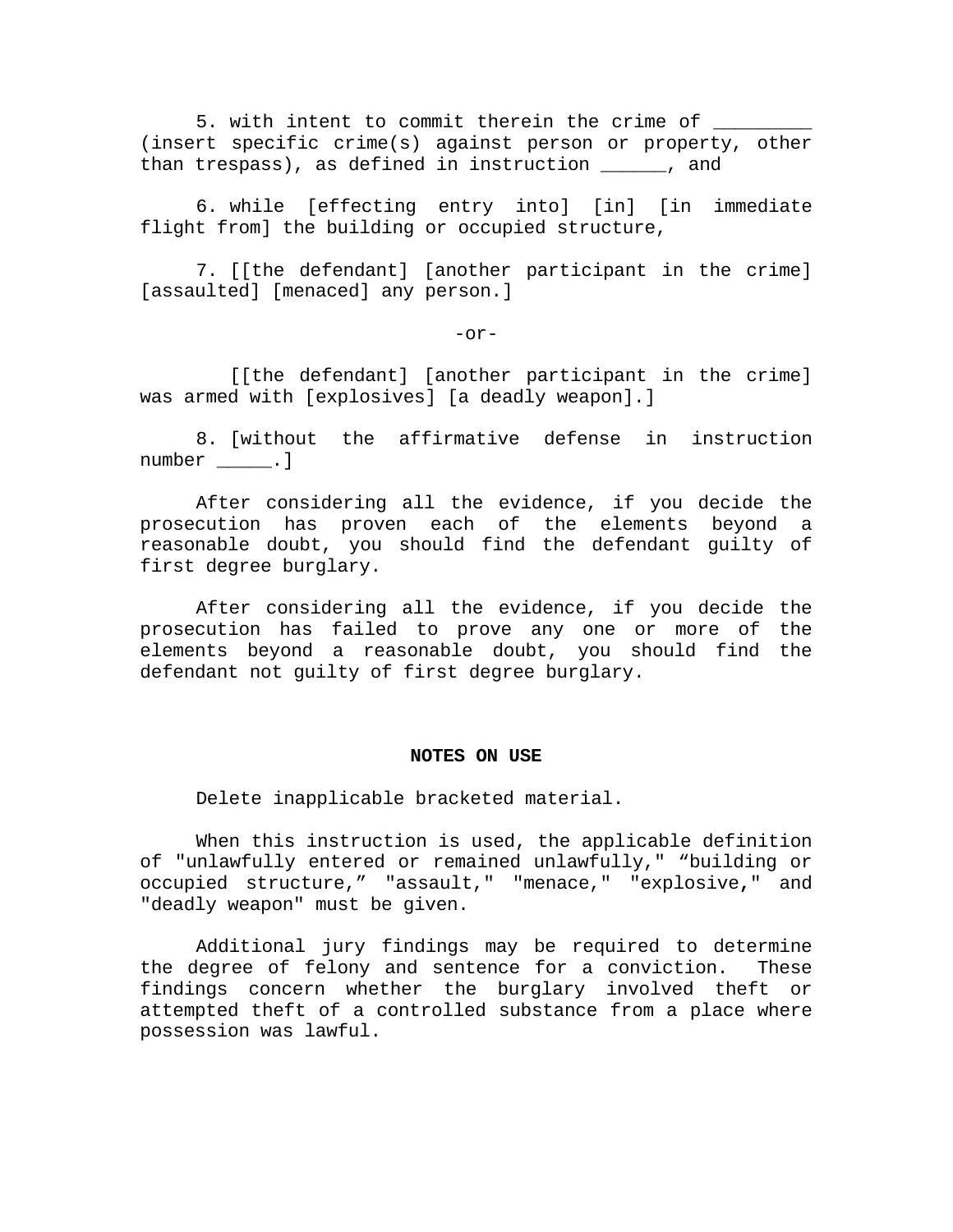## **SOURCE & AUTHORITY**

 $$18-4-202(1)$ , C.R.S.

COLJI-Crim. No. 14:01 (1983).

*People v. Larkins*, 109 P.3d 1003 (Colo. App. 2005) (unlike predecessor statute, specific intent may develop after entry).

## **CLASSIFICATION OF OFFENSE**

F3, unless controlled drugs are object of burglary, then  $F2$ 

# **4-2:02 INTERROGATORY (CONTROLLED SUBSTANCE) FIRST DEGREE BURGLARY**

If you find the defendant not guilty of first degree burglary, you should disregard this instruction and fill out the verdict form reflecting your not guilty verdict. If, however, you find the defendant guilty of first degree burglary, you should fill out the verdict form reflecting your guilty verdict, and then answer the following question:

 When the defendant [entered] [remained] unlawfully, did he or she

- intend to commit (insert specific crime) , as defined in these instructions,
- of a controlled substance, as defined in these instructions,
- that was located within a pharmacy or other place of lawful possession? (yes or no)

 It is the prosecution's burden to prove each of these elements beyond a reasonable doubt.

 After considering all the evidence, if you decide the prosecution has proven each of these elements beyond a reasonable doubt, you should indicate "Yes" on the verdict form that has been provided. This finding must be unanimous.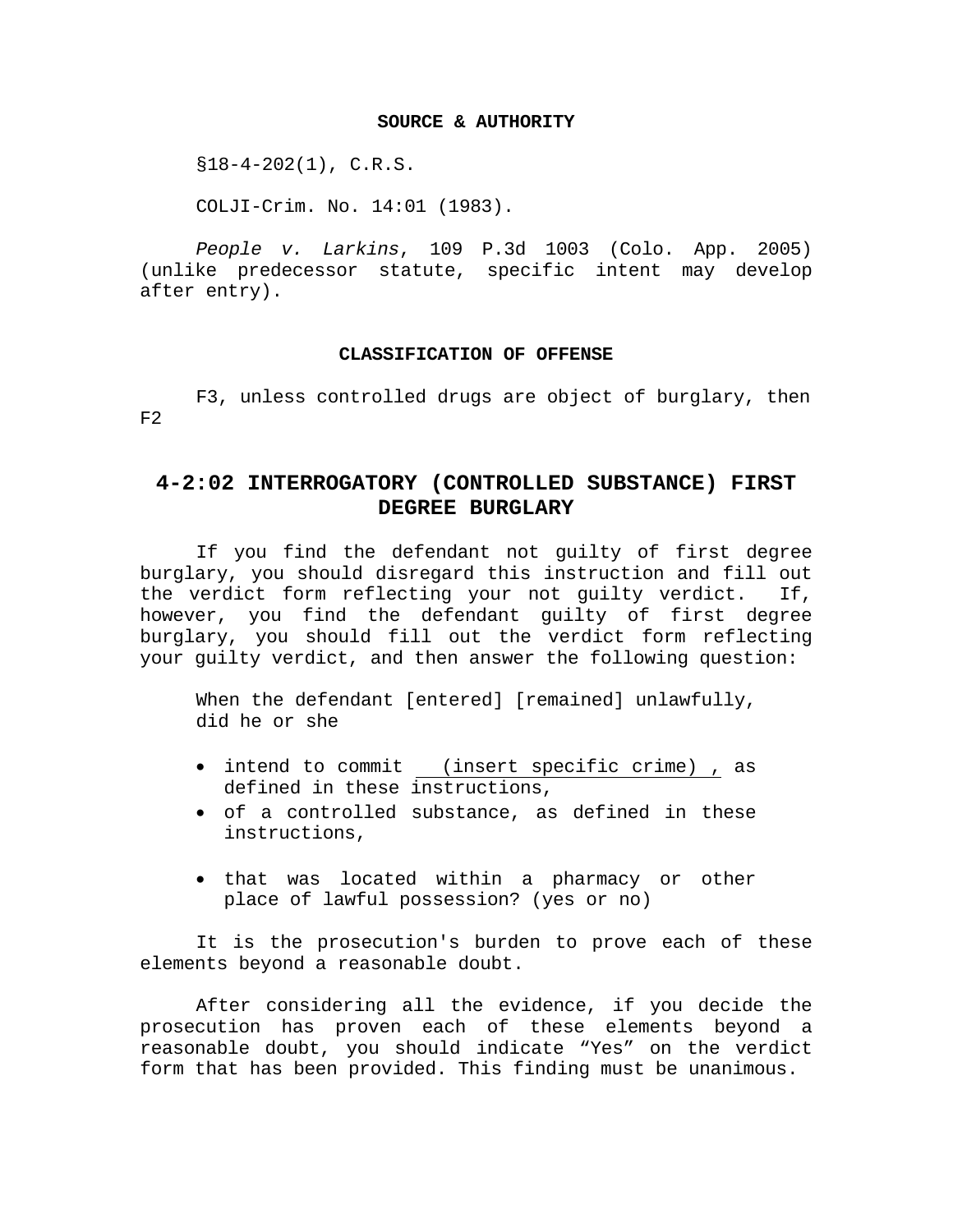After considering all the evidence, if you do not unanimously find the prosecution has proven [this element] [any one or more of these elements] beyond a reasonable doubt, you should indicate "No" on the verdict form that has been provided.

#### **NOTES ON USE**

 This interrogatory should be used only when there is sufficient evidence to support a finding beyond a reasonable doubt that the sentence-enhancing factor was present in this case.

 When this interrogatory is used, the applicable definition of "controlled substance" must be given.

#### **SOURCE & AUTHORITY**

 $$18-4-202(3), C.R.S.$ 

COLJI-Crim. No. 14:02 (1983).

## **4-2:03 SECOND DEGREE BURGLARY**

The elements of the crime of second degree burglary are:

1. That the defendant,

2. in the State of Colorado, at or about the date and place charged,

3. knowingly,

4. [unlawfully broke an entrance into] [unlawfully entered] [remained unlawfully after a lawful or unlawful entry in]

5. a building or occupied structure

6. with intent to commit therein the crime of \_ (insert specific crime(s) against person or property), as defined in instruction \_\_\_\_\_\_.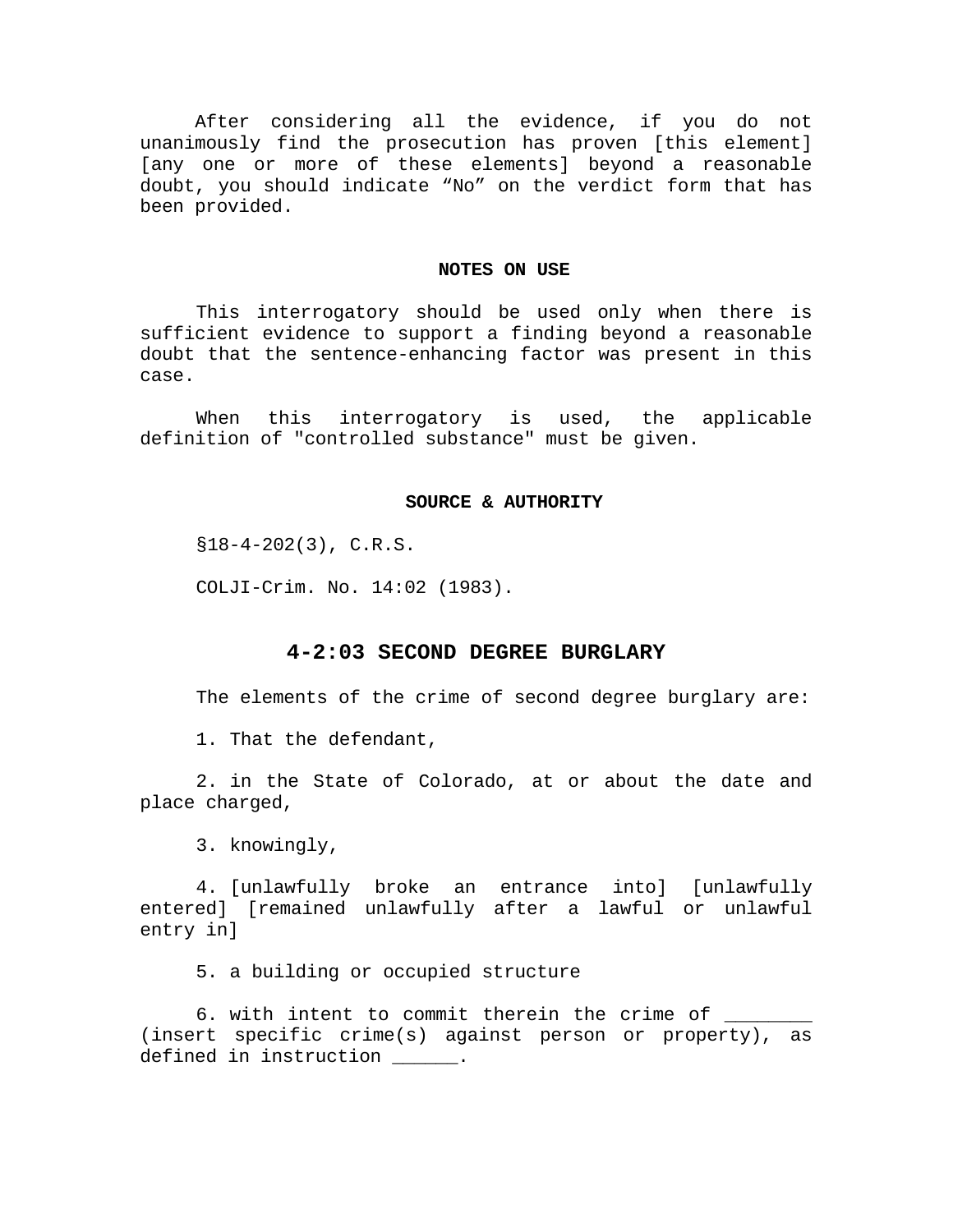7. [without the affirmative defense in instruction number \_\_\_\_\_.]

 After considering all the evidence, if you decide the prosecution has proven each of the elements beyond a reasonable doubt, you should find the defendant guilty of second degree burglary.

After considering all the evidence, if you decide the prosecution has failed to prove any one or more of the elements beyond a reasonable doubt, you should find the defendant not guilty of second degree burglary.

#### **NOTES ON USE**

Delete inapplicable bracketed material.

 When this instruction is used, the applicable definition of "unlawfully entered or remained," and "building or occupied structure," must be given.

 Additional jury findings may be required in order to determine the degree of felony and sentence for a conviction. These findings concern (1) whether the building or occupied structure was a dwelling, and (2) whether the defendant's objective was theft of a controlled substance. *People v. Larkins*, 109 P.3d 1003 (Colo. App. 2005) (unlike predecessor statute, specific intent may develop after entry).

#### **SOURCE & AUTHORITY**

§18-4-203, C.R.S.

COLJI-Crim. No. 14:03 (1983).

## **CLASSIFICATION OF OFFENSE**

F3, if object is controlled substance or property is a dwelling

F4, otherwise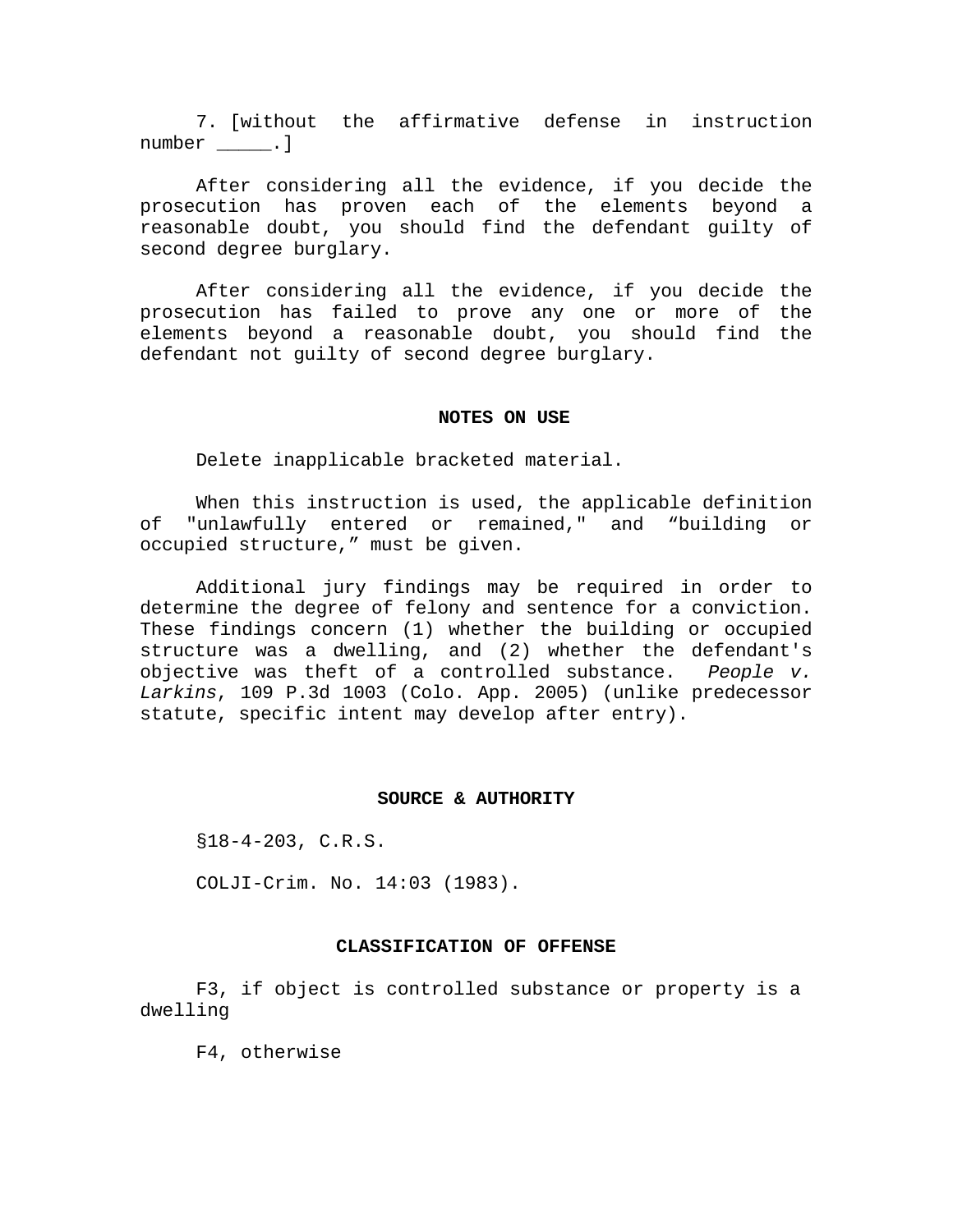## **SENTENCE ENHANCEMENT FOR BURGLARY OF A DWELLING**

### **COMMITTEE NOTE**

When there is sufficient evidence to support a finding beyond a reasonable doubt that the defendant committed burglary of a dwelling, then one of the following should be used: (1) Interrogatory on dwelling [No mens rea]; (2) Interrogatory on dwelling [Mens rea required]; (3) Second degree burglary of a dwelling.

It is clear that the "dwelling" aspect of second-degree burglary is a sentence-enhancing factor, not an element. *Armintrout v. People*, 864 P.2d 576 (Colo. 1993); *People v. Ford*, 100 P.3d 540 (Colo. 2004). However, it is less clear what the prosecution is required to prove in order to establish that the burglary was of a "dwelling."

**1. Interrogatory: Dwelling [No mens rea].** Because it is a sentence-enhancement factor, the "dwelling" aspect of second degree burglary may be exempt from the presumptive rule applying a mens rea to every element of the offense. *See* § 18-1-503(4), C.R.S. If so, then the prosecution need only prove that the building or occupied structure was a dwelling – *i.e.,* it was used, intended to be used, or usually used by a person for habitation. This view is contained in the first interrogatory.

**2. Interrogatory: Dwelling [Mens rea required].**  Sentence-enhancement factors may contain mens rea components. And it may be that the general assembly intended to include such a component here. By defining the enhancing factor as "burglary of a dwelling," the general assembly may have meant to require proof not only that the building or occupied structure be a dwelling, but also that the defendant knew this when he unlawfully entered or remained. This view is contained in the second interrogatory.

**3. Second degree burglary of a dwelling.** By including "dwelling" among the elements of second degree burglary, the prosecution is here required to prove that the burglary was a dwelling, and that the defendant knew it was a dwelling when he entered or remained unlawfully. If this alternative is used: (1) the applicable definition of "dwelling" must be given; (2) it may appropriate to add an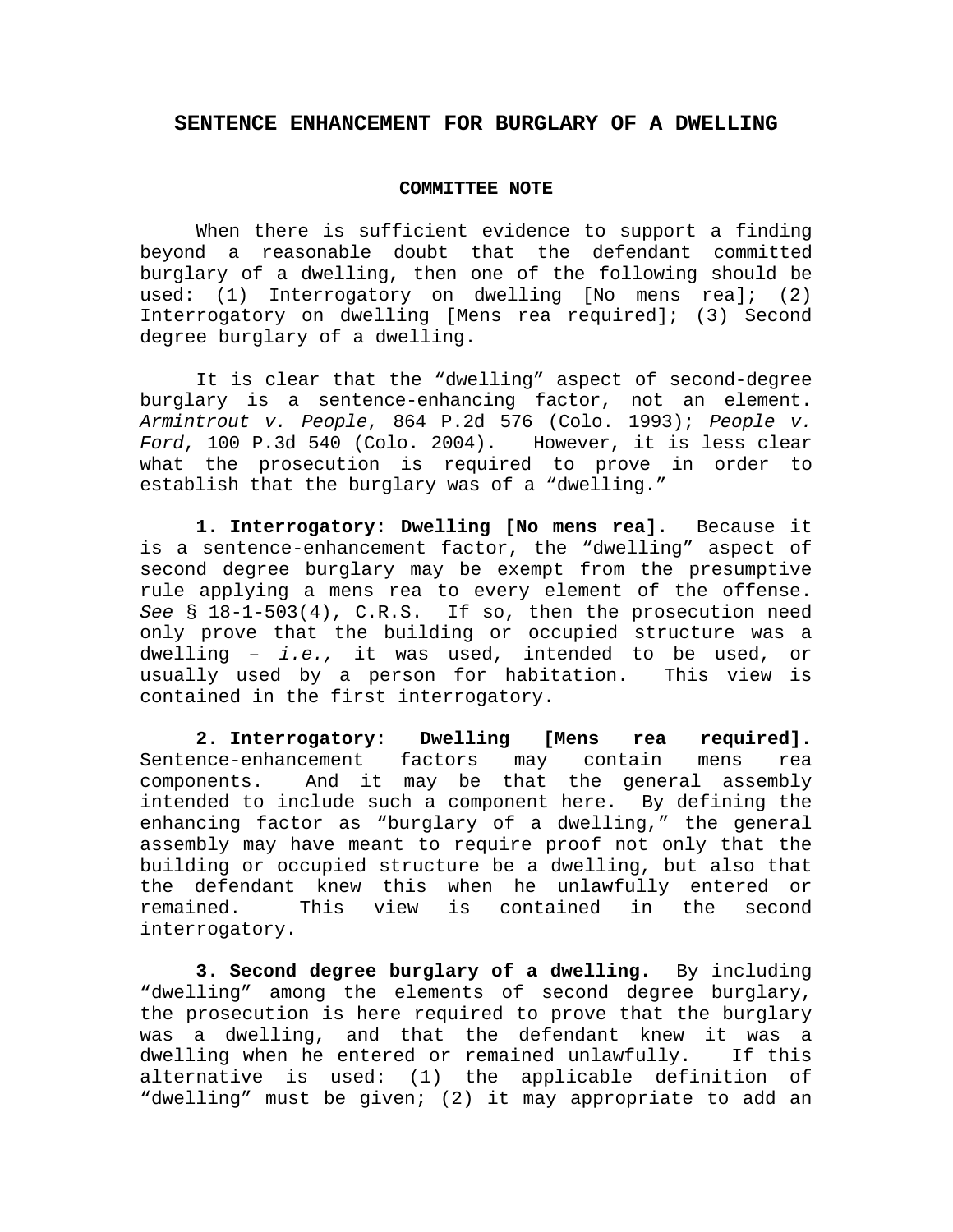instruction on second degree burglary (no "dwelling"), as if it were a lesser-included offense.

#### **SOURCE & AUTHORITY**

 $$18-4-203(2)(a), C.R.S.$ 

 $$18-1-901(1)(q)$ , C.R.S.

# **4-2:04.1 INTERROGATORY-DWELLING [NO MENS REA] SECOND DEGREE BURGLARY**

If you find the defendant not guilty of second degree burglary, you should disregard this instruction and fill out the verdict form reflecting your not guilty verdict. If, however, you find the defendant guilty of second degree burglary, you should fill out the verdict form reflecting your guilty verdict, and then answer the following question:

 Was the building or occupied structure a dwelling? (Yes or No)

The building or occupied structure was a dwelling if it was it used, intended to be used, or usually used by a person for habitation.

It is the prosecution's burden to prove this element beyond a reasonable doubt.

 After considering all the evidence, if you decide the prosecution has proven this element beyond a reasonable doubt, you should indicate "Yes" on the verdict form that has been provided.

This finding must be unanimous.

 After considering all the evidence, if you do not unanimously find the prosecution has proven [this element] [any one or more of these elements] beyond a reasonable doubt, you should indicate "No" on the verdict form that has been provided.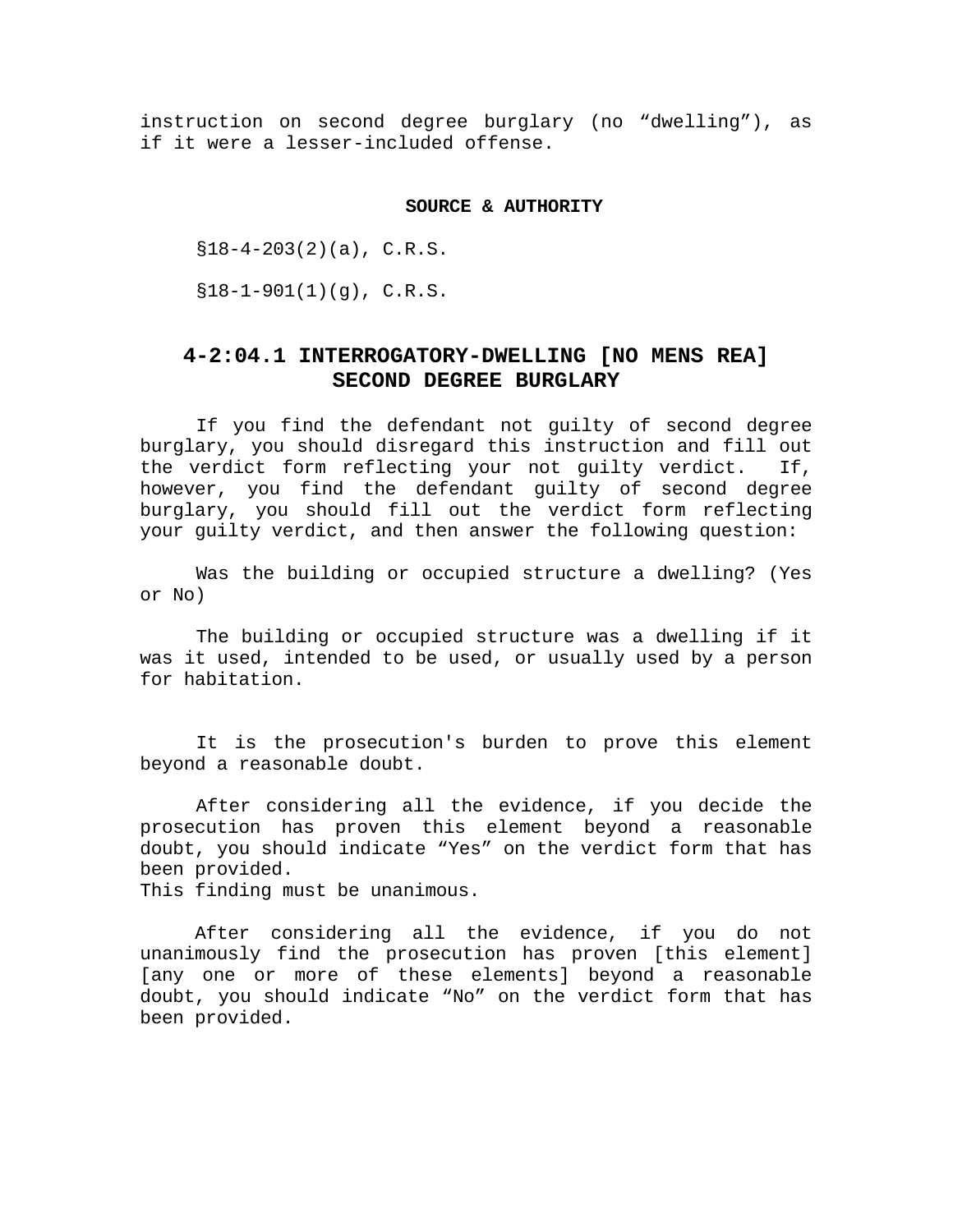# **4-2:04.2 INTERROGATORY-DWELLING [MENS REA REQUIRED] SECOND DEGREE BURGLARY**

If you find the defendant not guilty of second degree burglary, you should disregard this instruction and fill out the verdict form reflecting your not guilty verdict. If, however, you find the defendant guilty of second degree burglary, you should fill out the verdict form reflecting your guilty verdict, and then answer the following questions:

When the defendant unlawfully [broke an entrance into] [entered] [remained in] the building or occupied structure

(1)Was the structure a dwelling?

and

(2)Did the defendant know that it was a dwelling?

The building or occupied structure was a dwelling if it was it used, intended to be used, or usually used by a person for habitation.

 It is the prosecution's burden to prove each of these two elements beyond a reasonable doubt.

 After considering all the evidence, if you decide the prosecution has proven each of these two elements beyond a reasonable doubt, you should indicate "Yes" on the verdict form that has been provided. This finding must be unanimous.

After considering all the evidence, if you do not unanimously find the prosecution has proven [this element] [any one or more of these elements] beyond a reasonable doubt, you should indicate "No" on the verdict form that has been provided.

# **4-2:04.3 SECOND DEGREE BURGLARY OF A DWELLING**

The elements of the crime of second degree burglary of a dwelling are:

1. That the defendant,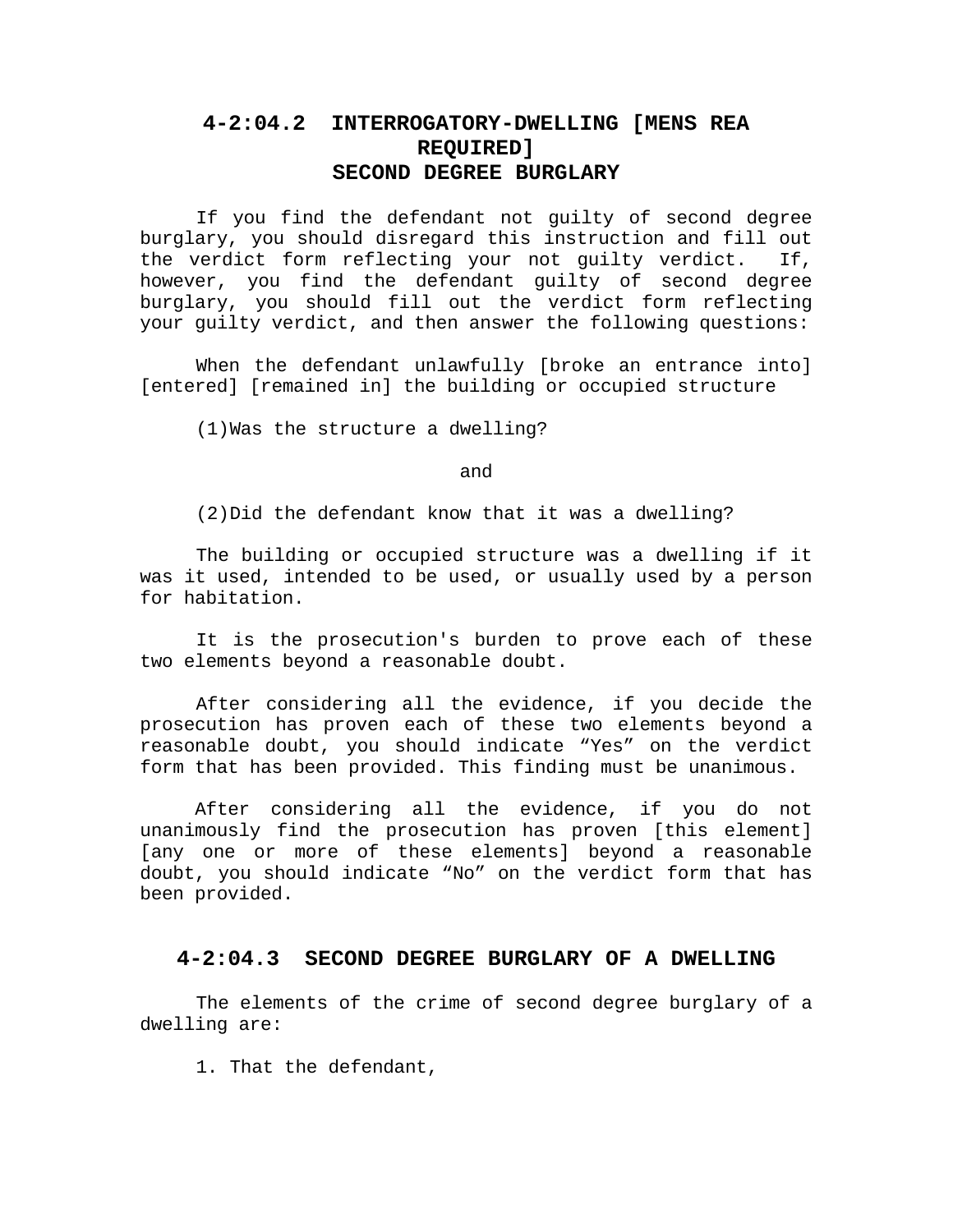2. in the State of Colorado, at or about the date and place charged,

3. knowingly,

4. [unlawfully broke an entrance into] [entered unlawfully] [remained unlawfully after a lawful or unlawful entry in]

5. a dwelling

6. with intent to commit therein the crime of (insert specific crime(s) against person or property), as defined in instruction  $\qquad \qquad$ .

7. [without the affirmative defense in instruction number \_\_\_\_\_.]

 After considering all the evidence, if you decide the prosecution has proven each of the elements beyond a reasonable doubt, you should find the defendant guilty of second degree burglary.

 After considering all the evidence, if you decide the prosecution has failed to prove any one or more of the elements beyond a reasonable doubt, you should find the defendant not guilty of second degree burglary.

#### **NOTE ON USE**

When this instruction is used, the definitions of "dwelling", "knowingly", entered unlawfully" and "remained unlawfully" must be given. *People v. Larkins*, 109 P.3d 1003 (Colo. App. 2005) (unlike predecessor statute, specific intent may develop after entry).

### **SOURCE AND AUTHORITY**

§ 18-4-203, C.R.S.

COLJI-Crim. No. 14:03 (1983).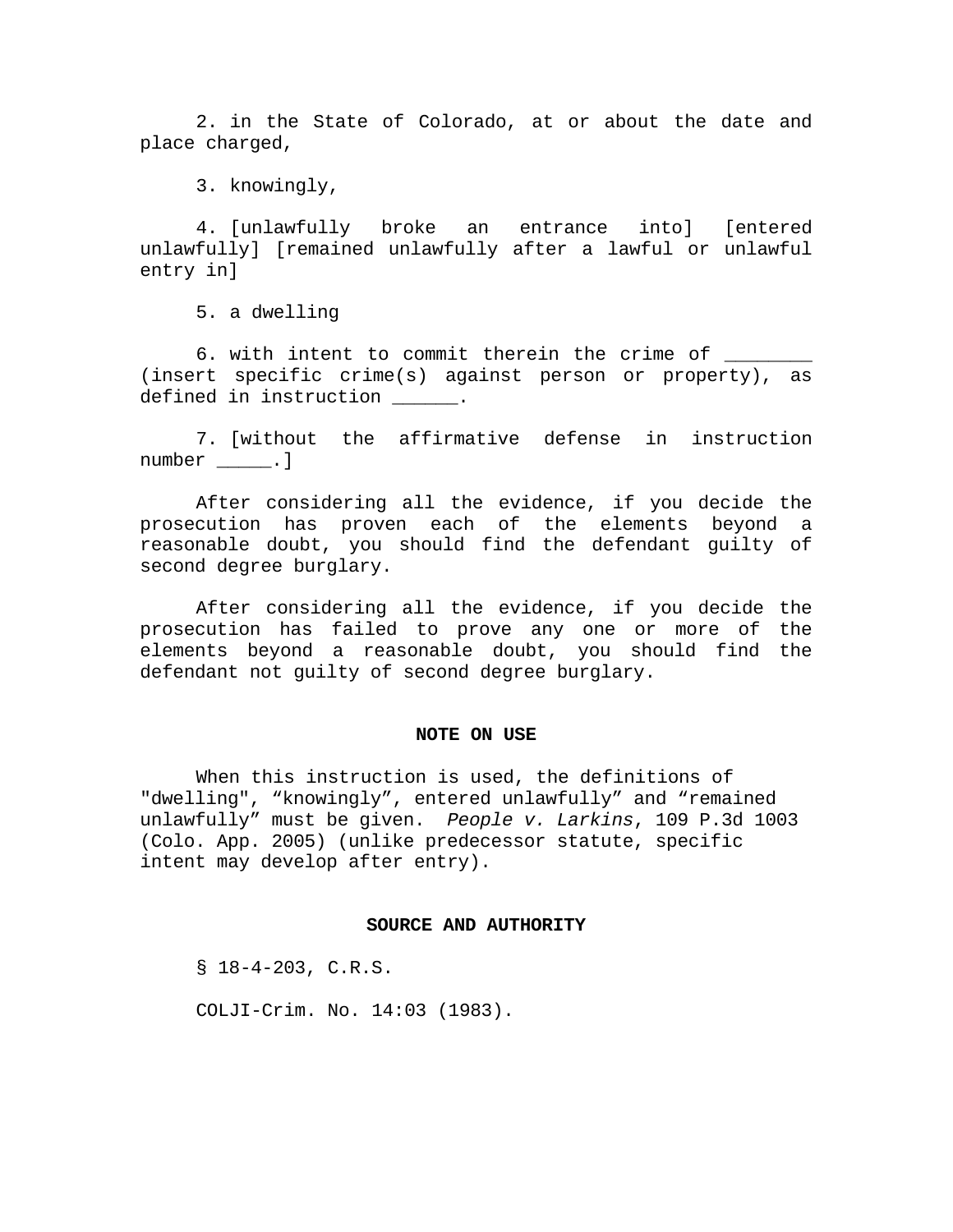## **CLASSIFICATION OF OFFENSE**

F3

# **4-2:05 INTERROGATORY (CONTROLLED SUBSTANCE) SECOND DEGREE BURGLARY**

If you find the defendant not guilty of second degree burglary, you should disregard this instruction and fill out the verdict form reflecting your not guilty verdict. If, however, you find the defendant guilty of second degree burglary, you should fill out the verdict form reflecting your guilty verdict, and then answer the following question:

Was theft of a controlled substance the defendant's objective? (yes or no)

 The defendant's objective was theft of a controlled substance if:

1. in committing the burglary,

2. the defendant

3. intended

4. [without authorization] [by threat] [by deception]

5. to obtain or exercise control over

6. a controlled substance

7. which was the property of another

8. lawfully kept within the building or occupied structure

9. and the defendant intended to permanently deprive the other person of the use or benefit of the controlled substance.

10.[without the affirmative defense in instruction number \_\_\_\_\_.]

It is the prosecution's burden to prove each of these elements beyond a reasonable doubt.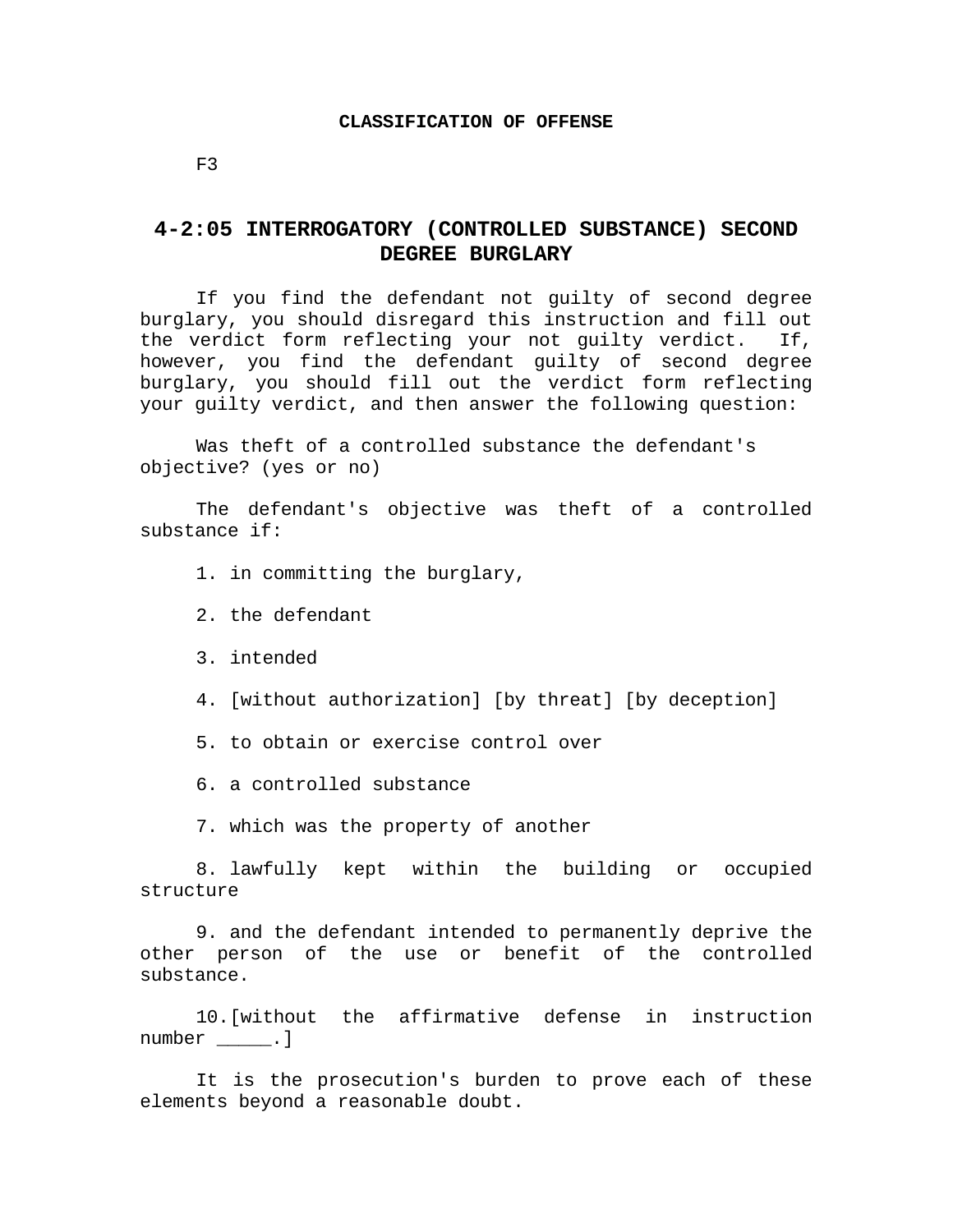After considering all the evidence, if you decide the prosecution has proven each of these elements beyond a reasonable doubt, you should indicate "Yes" on the verdict form that has been provided. This finding must be unanimous.

 After considering all the evidence, if you do not unanimously find the prosecution has proven [this element] [any one or more of these elements] beyond a reasonable doubt, you should indicate "No" on the verdict form that has been provided.

## **NOTES ON USE**

 This interrogatory should be used only when there is sufficient evidence to support a finding beyond a reasonable doubt that the sentence-enhancing factor was present in this case.

 When this interrogatory is used, the applicable definition of "controlled substance" must be given.

## **SOURCE & AUTHORITY**

 $$18-4-203(2)(b)$ , C.R.S.

 $$18-4-401(1)(a), C.R.S.$ 

COLJI-Crim. No. 14:04 (1983).

#### **CLASSIFICATION OF OFFENSE**

F3

## **4-2:06 THIRD DEGREE BURGLARY**

The elements of the crime of third degree burglary are:

1. That the defendant,

2. in the State of Colorado, at or about the date and place charged,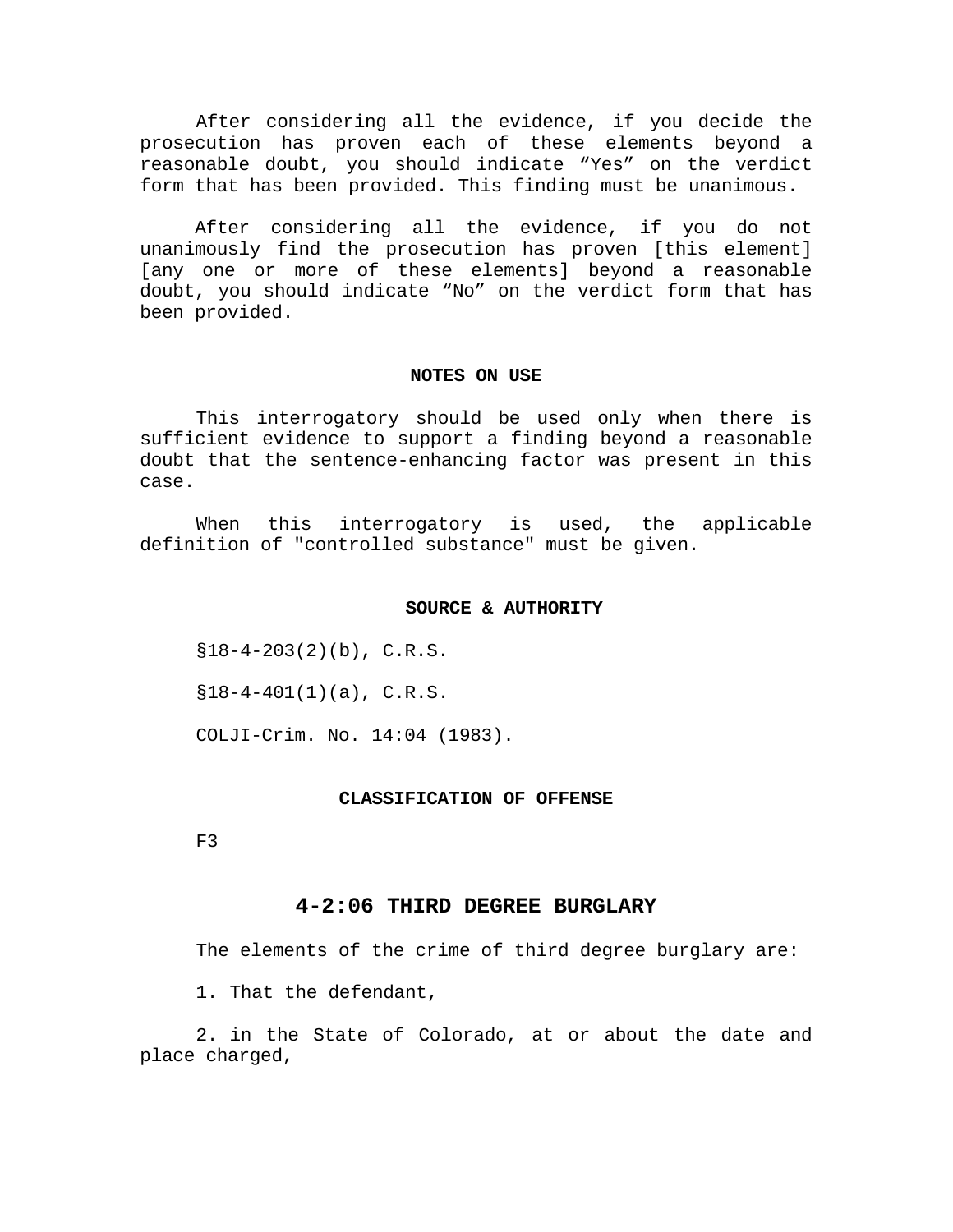3. with intent to commit the crime of (insert specific crime), as defined in instruction \_\_\_\_\_\_\_,

4. [entered] [broke into]

5. a [vault] [safe] [cash register] [coin vending machine] [product dispenser] [money depository] [safety deposit box] [coin telephone] [coin box] [apparatus or equipment whether or not coin operated].

6. [without the affirmative defense in instruction number .]

 After considering all the evidence, if you decide the prosecution has proven each of the elements beyond a reasonable doubt, you should find the defendant guilty of third degree burglary.

After considering all the evidence, if you decide the prosecution has failed to prove any one or more of the elements beyond a reasonable doubt, you should find the defendant not guilty of third degree burglary.

#### **NOTES ON USE**

Delete inapplicable bracketed material.

 Additional jury findings may be required to determine the degree of felony and sentence for a conviction. These findings concern whether the defendant's objective was theft of a controlled substance from lawful possession.

 An employee locker is not a "vault" or "apparatus or equipment" under the statute. *Winter v. People*, 126 P.3d 192 (Colo. 2006)

## **SOURCE & AUTHORITY**

§18-4-204, C.R.S.

COLJI-Crim. No. 14:05 (1983).

*People v. Geyer,* 942 P.2d 1297 (Colo. App. 1996) (statute constitutional)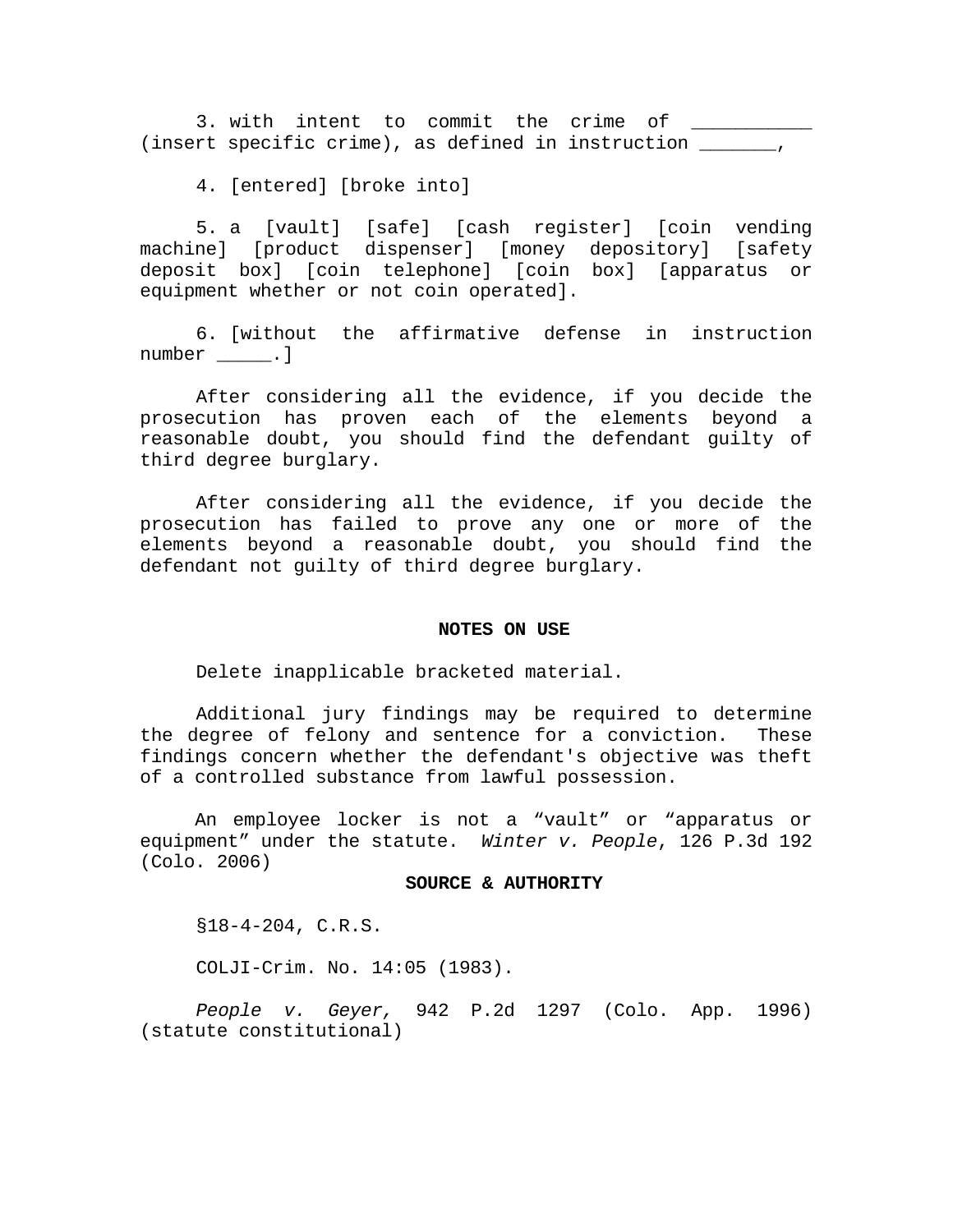## **CLASSIFICATION OF OFFENSE**

F4, if objective was theft of controlled substances

F5, otherwise

# **4-2:07 INTERROGATORY (CONTROLLED SUBSTANCE) THIRD DEGREE BURGLARY**

If you find the defendant not guilty of third degree burglary, you should disregard this instruction and fill out the verdict form reflecting your not guilty verdict. If, however, you find the defendant guilty of third degree burglary, you should fill out the verdict form reflecting your guilty verdict, and then answer the following question:

Was theft of a controlled substance the defendant's objective? (yes or no)

 The defendant's objective was theft of a controlled substance if:

- 1. in committing the burglary,
- 2. the defendant
- 3. intended
- 4. [without authorization] [by threat] [by deception]
- 5. to obtain or exercise control over
- 6. a controlled substance
- 7. which was the property of another

8. lawfully kept within the building or occupied structure

9. and the defendant intended to permanently deprive the other person of the use or benefit of the controlled substance.

10.[without the affirmative defense in instruction number \_\_\_\_\_.]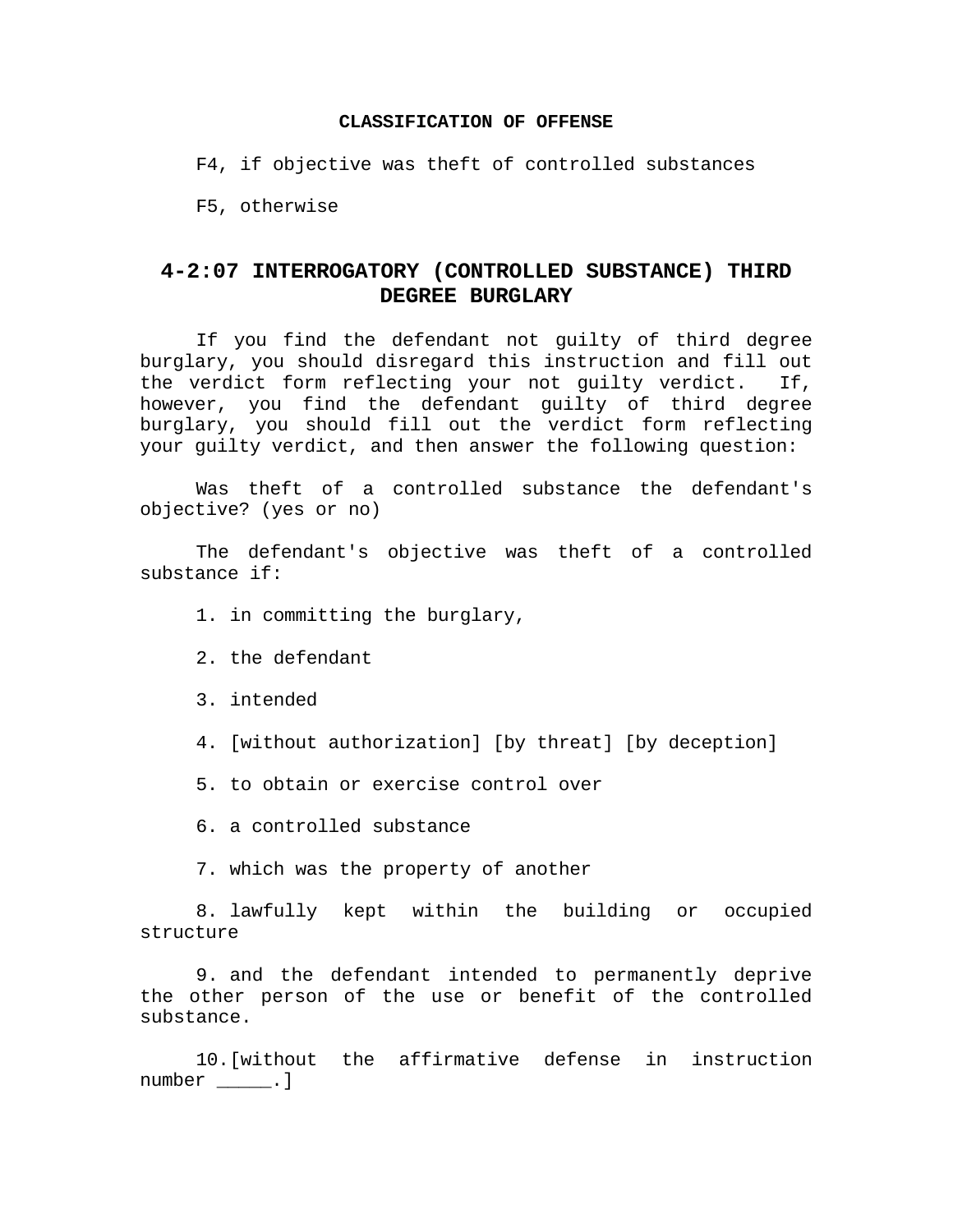It is the prosecution's burden to prove each of these elements beyond a reasonable doubt.

 After considering all the evidence, if you decide the prosecution has proven each of these elements beyond a reasonable doubt, you should indicate "Yes" on the verdict form that has been provided. This finding must be unanimous.

 After considering all the evidence, if you do not unanimously find the prosecution has proven [this element] [any one or more of these elements] beyond a reasonable doubt, you should indicate "No" on the verdict form that has been provided.

#### **NOTES ON USE**

 This interrogatory should be used only when there is sufficient evidence to support a finding beyond a reasonable doubt that the sentence-enhancing factor was present in this case.

 When this interrogatory is used, the applicable definitions of "intent", "controlled substance" and "building or occupied structure" must be given.

## **SOURCE & AUTHORITY**

 $$18-4-204(2), C.R.S.$ 

 $$18-4-401(1)(a)$ , C.R.S.

## **4-2:08 POSSESSION OF BURGLARY TOOLS**

The elements of the crime of possession of burglary tools are:

1. That the defendant,

2. in the State of Colorado, at or about the date and place charged,

3. possessed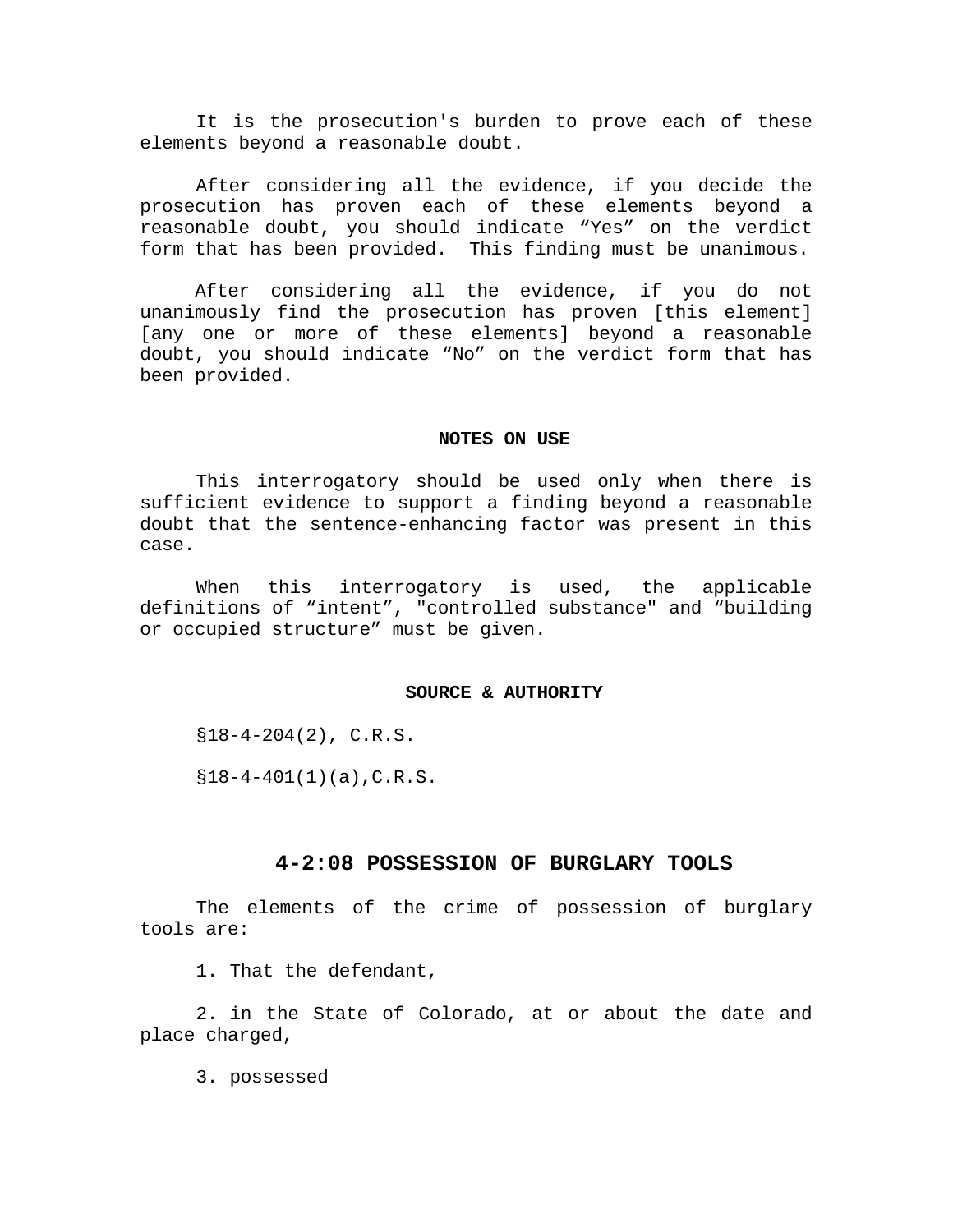4. any [explosive] [tool] [instrument] [article] which was

5. adapted, designed, or commonly used for [committing] [facilitating the commission of]

6. an offense involving [forcible entry into premises] [theft by a physical taking],

7. [with intent to use the thing possessed] [with knowledge that some person intends to use the thing possessed] in the commission of such an offense.

8. [without the affirmative defense in instruction number .]

 After considering all the evidence, if you decide the prosecution has proven each of the elements beyond a reasonable doubt, you should find the defendant guilty of possession of burglary tools.

 After considering all the evidence, if you decide the prosecution has failed to prove any one or more of the elements beyond a reasonable doubt, you should find the defendant not guilty of possession of burglary tools.

#### **NOTES ON USE**

Delete inapplicable bracketed material.

 When this instruction is used, the applicable definition of "possession", "intent" and "knowingly" must be used.

#### **SOURCE & AUTHORITY**

§18-4-205, C.R.S.

COLJI-Crim. No. 14:07 (1983).

### **CLASSIFICATION OF OFFENSE**